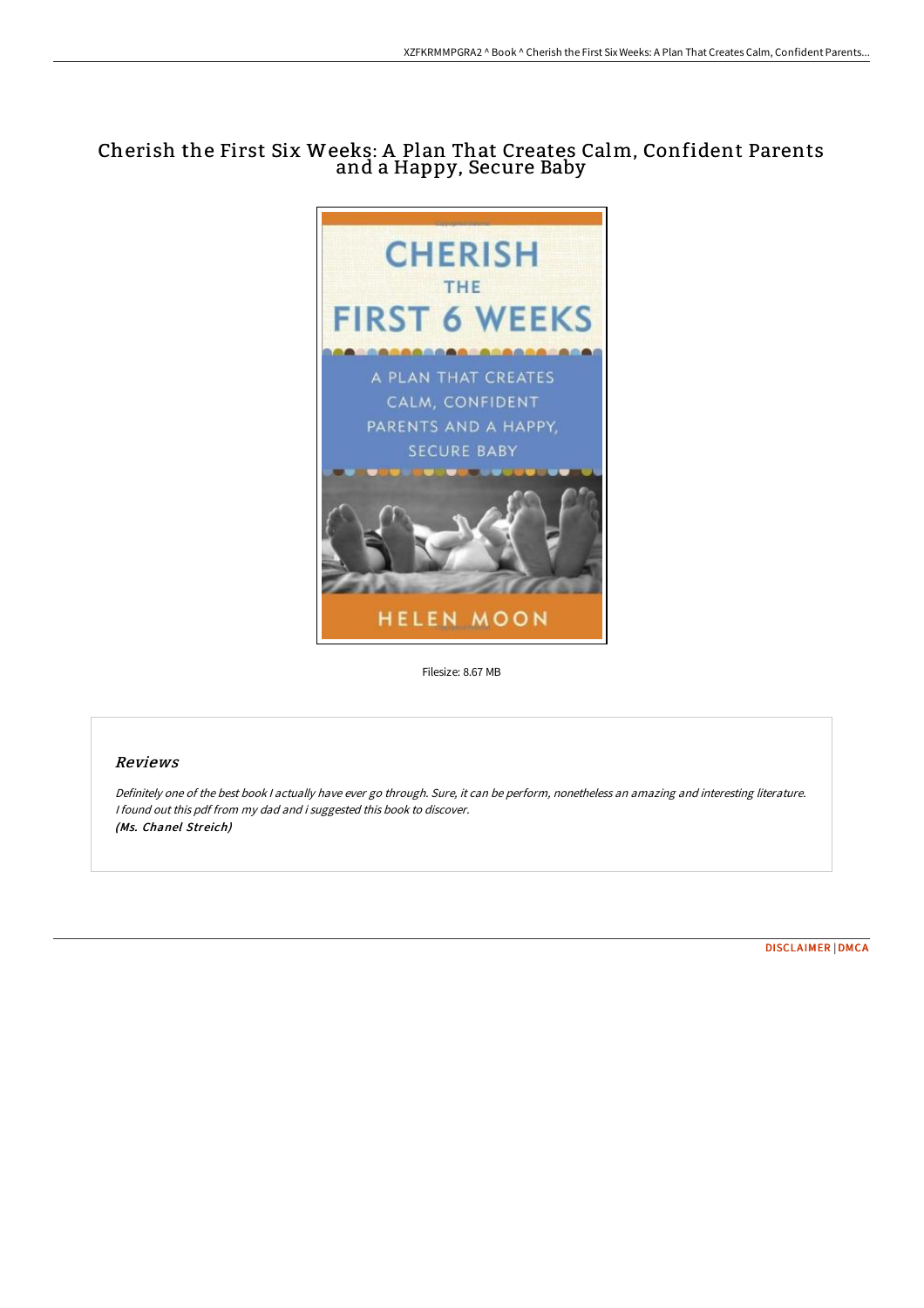## CHERISH THE FIRST SIX WEEKS: A PLAN THAT CREATES CALM, CONFIDENT PARENTS AND A HAPPY, SECURE BABY



Random House USA Inc, United States, 2013. Paperback. Book Condition: New. 201 x 130 mm. Language: English . Brand New Book. From baby nurse to the stars, Helen Moon, a step-by-step plan to managing sleep and feeding issues to survive--and enjoy--the first six weeks of your newborn baby s life. Have you ever wondered why celebrities look so rested in such a short time after giving birth? The answer: baby specialists like Helen Moon. A baby specialist and professional nanny for the past 25 years, Helen has worked closely with hundreds of families, including some of Hollywood s biggest stars. Helen knows that the first six weeks of a baby s life--when parents tend to be nervous, siblings are needy, and new babies need immediate and constant attention--has a huge impact on the entire family. Getting a baby on a sleeping and eating schedule is an achievable dream, and it s not a mystery. Helen s step-by-step plan shows new parents exactly how to integrate their baby into the family so that she will be able to sleep when she s tired, eat when she s hungry, and calm herself when she s fussy--self-regulating skills that will enable her to thrive for the rest of her life. Assured that their babies are secure and happy, parents can confidently enjoy this most precious time of their baby s life, trusting their own instincts, and--most importantly--sleeping through the night themselves!.

 $\frac{1}{10}$ Read Cherish the First Six Weeks: A Plan That Creates Calm, [Confident](http://techno-pub.tech/cherish-the-first-six-weeks-a-plan-that-creates-.html) Parents and a Happy, Secure Baby Online 画 [Download](http://techno-pub.tech/cherish-the-first-six-weeks-a-plan-that-creates-.html) PDF Cherish the First Six Weeks: A Plan That Creates Calm, Confident Parents and a Happy, Secure Baby